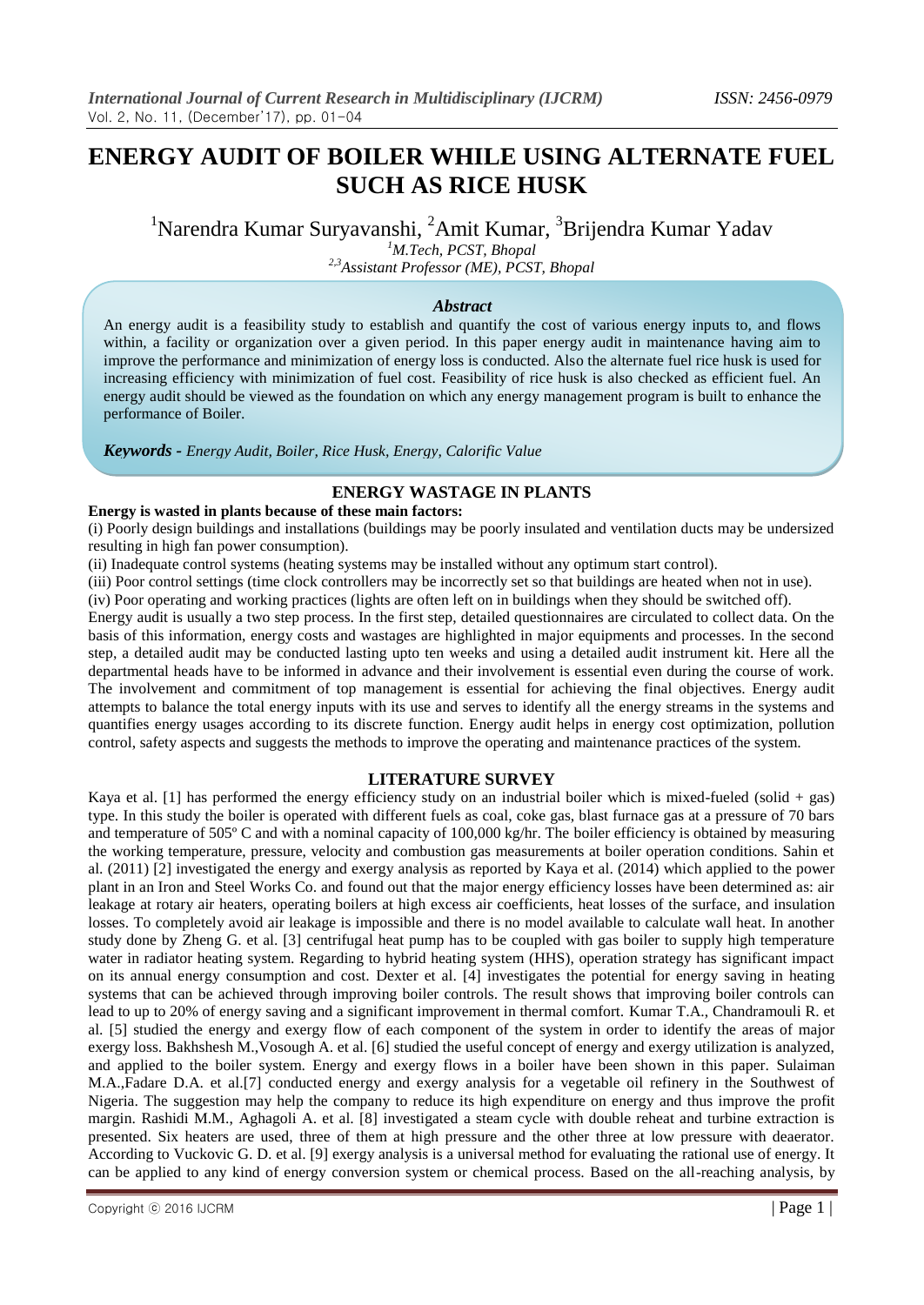improving the boiler operation (elimination of approximately 1 MW of avoidable exergy destruction in the steam boiler) the greatest improvement in the efficiency of the overall system can be achieved.

Naik R.J. et al. [10] studied the concept of exergy analysis and said that it provides a mean to evaluate the degradation of energy during a process, the entropy generation, the lost of opportunities to do work and offers an another approach for improvement of power plant performance. Faaij A. et al. [11] gave an overview of the state of the art of key biomass conversion technologies currently deployed and technologies that may play a key role in the future, including possible linkage to  $CO<sub>2</sub>$  capture and sequestration technology (CCS). In doing so, special attention is paid to production of bio fuels for the transport sector, because this is likely to become the key emerging market for large scale sustainable biomass use.

# **FORMULAE FOR ENERGY CALCULATIONS:**

The formulae which are being used for the calculation of losses are taken from the book "optimizing energy efficiencies in industry". These are the standard formulae for calculating the various energy losses in the boiler. By minimizing them the efficiency of the boiler can be increased. The formulations given below are although well known but are still being compiled for the sake of convenience.

## **(1) Heat given by fuel**

This is the heat which is supplied by the fuel on combustion. The better the quality of fuel the more heat it will liberate after burning and the percentage of carbon in ash will be very less. There are other factors by which we can increase the heat given by fuel. One factor is by spraying the fuel properly inside the furnace so that complete combustion takes place. Other is by supplying nearly exact amount of air which is required for proper burning of fuel.

Heat given by fuel = M X C.V. of fuel =  $\frac{30 X 100 X 100 X 13020}{24 X 3600}$ Heat given by fuel =  $45208.33$  kW

Where,

Gross calorific value of fuel in kilo joule per  $kg = 13020$ 

Number of trucks coming into the plant per day (1 truck =  $10$  Tons) =  $30$ Quintals of rice husk loaded per truck  $= 100$ 

## **(2) Loss estimation in flue gas**

This loss occurs when the temperature of the flue gases going out of the chimney is very high. This temperature should be controlled and brought within a specified range so that the efficiency of the boiler can be increased. Moreover some arrangement should be made in such a way that this excess heat which is going out of the chimney can be utilized.

 $hl_{fg} = w_{fg} X c (t_{fg} - t_r)$  $h1_{fg} = 2.11.073(125 - 18) = 837.163$  kW Where,

 $hl_{fg}$  = Heat loss in dry flue gas, kW

 $W_{fg}$  = Weight of dry flue gas per kg of fuel fired

 $C =$  Average specific heat of flue gas in kilo joule per kg per

 $t_{fg}$  = Flue gas temperature entering the chimney in

 $t_r$  = Reference temperature in

## **(3) Losses due To moisture**

Water is formed due to the oxidation of hydrogen present in the fuel into water which is estimated by the following equation. The fuel is kept in open inside the plant as a result it absorbs a small quantity of moisture from the atmosphere. So, more heat has to be given to the fuel which leads to the decrease in efficiency.

 $h_{wc} = W_c X L$  $h_{wc} = 0.542100 = 3439.98$  kW Where,

 $Wc = Weight of moisture formed in kg per kg of dry fuel$ 

 $L =$  Latent heat of vaporization at the dew point of flue gas, kJ/kg

 $h_{wc}$  = Heat loss due To water of combustion, kW

## **(4) Losses due to fuel moisture**

Moisture present in the fuel is also lost to the atmosphere from the chimney. This is given by the following equation. This loss indicates the amount of excess heat given to the fuel due To the moisture present in the fuel. The more good quality the fuel is the less moisture will be present per kg of fuel.

 $h_w = W X L$ 

 $h_w = 0.1662100$  3.47 = 1209.642 kW

Where,

 $W = Weight of moisture present in kg per kg of dry fuel$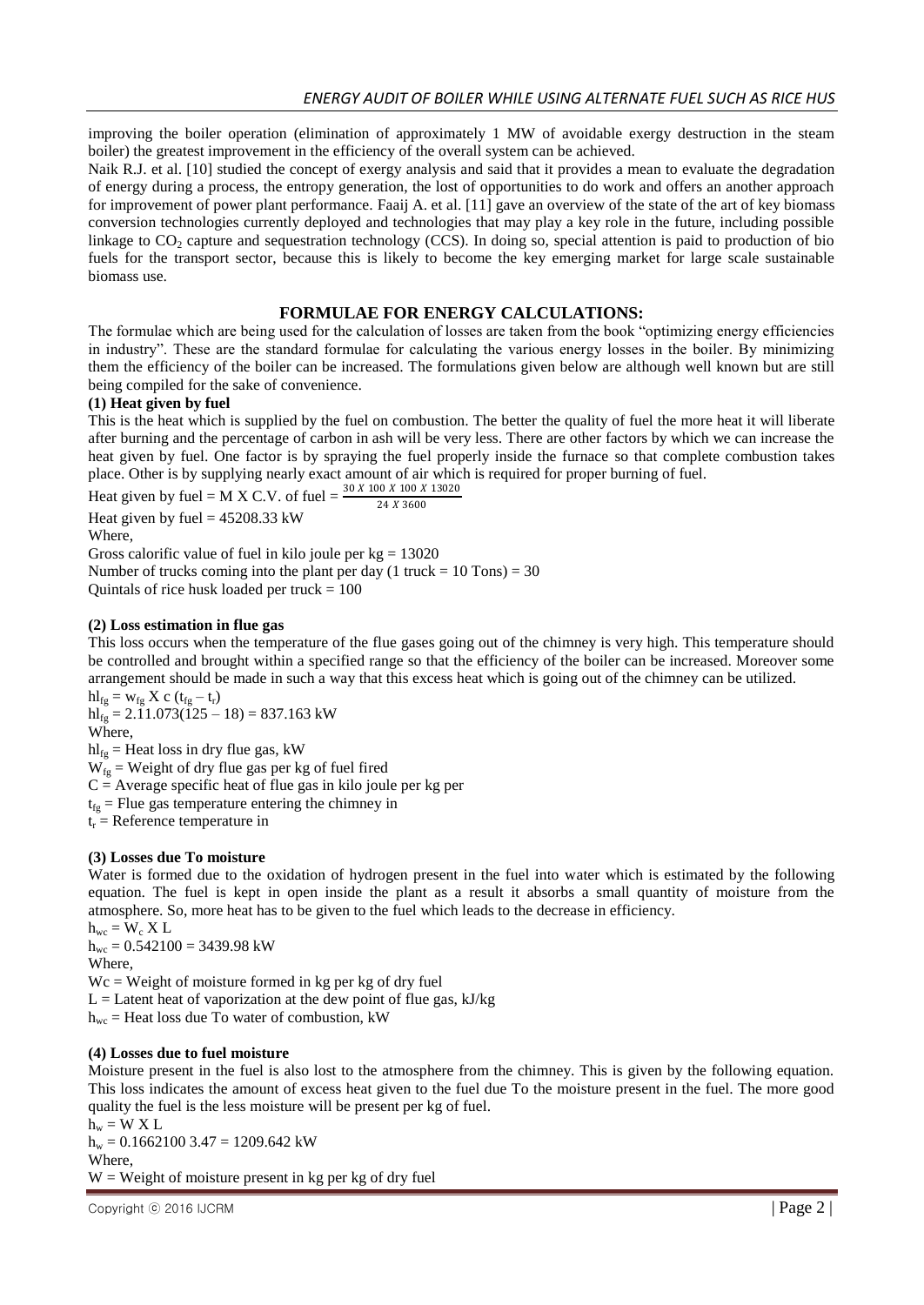$L =$  Latent heat of vaporization at the dew point of flue gas, kJ/kg

 $h_w$  =Heat loss due To water present in fuel, kW

## **(5) Loss due To incomplete combustion of carbon To carbon monoxide**

This loss occurs when sufficient amount of air is not provided to the fuel for combustion. This results in incomplete combustion of the fuel which leads to decrease in the boiler efficiency as well as higher carbon content in ash. Also if the ash is black in color it is a clear indication that incomplete combustion is taking place.

 $h_{co} = [CO / (CO + CO<sub>2</sub>)] X C X 5636.7 X 3.47 X 4.2kW$  $h_{\rm co} = \left[\frac{0.004}{0.004 \pm 0.004}\right]$  $\frac{0.004}{0.004+0.122}$  J X 0.375 X 5636.7 X 3.47 X 4.2 = 977.96 kW Where,  $CO =$  Volume % of carbon monoxide in flue gas  $CO<sub>2</sub> = Volume % of carbon dioxide in flue gas$  $C =$  Carbon content in fuel in kg per kg fuel  $h_{\rm co}$  = Heat loss due To incomplete combustion, kW

### **(6) Loss due To presence of combustibles in refuse**

Some quantity of energy is also lost due To the presence of combustibles in the refuse in case of solid fuels and soot in case of other fuels. This can be calculated by the following equation. Due To the accumulation of soot on the boiler tubes the heat transfer rate is reduced due To which boiler efficiency decreases.

 $h_{\text{rf}} = W_c$  X 7837 X 4.2 X 3.47

 $h_{\text{rf}} = 0.085 \text{ X } 7837 \text{ X } 4.2 \text{ X } 3.47 = 9708.39 \text{ kW}$ Where

 $W_c$  = Weight of carbon in the refuse in kg per kg of fuel

 $h_{\text{rf}}$  = Heat loss due To presence of carbon in refuse, kW

### **(7) Blow-down losses**

Boiler blow-down is the removal of water from a boiler. Its purpose is to control boiler water parameters within prescribed limits To minimize scale, corrosion, carryover, and other specific problems. Blow-down is also used To remove suspended solids present in the system. In normal boiler operation the steam generated is less than the boiler feed water quantity, the difference being due To blow-down. Hence blow-down losses can be estimated by the following relationship. To maintain the hardness of water blow-down is necessary. If the temperature of the blow-down water is more it carries away large amount of useful heat with it.

 $h_{\text{bd}} = W_{\text{bd}} X$  [  $h_{\text{bw}} X h_{\text{fw}}$  ]

 $h_{\text{bd}} = 0.066$  X (2836.17 – 990.877) = 123.01 kW Where,

 $h_{bd} = Loss$  in kilo watt due To blow-down

 $W_{bd}$  = Blow-down rate in kg per sec

 $h_{bw}$  = Enthalpy of boiler water in kilo joule per kg at drum pressure and temperature

 $h_{fw}$  = Enthalpy of boiler feed water in kilo joule per kg

 $w_f = W_s + W_{bd}$  ( $w_f$  = feed water,  $W_s$  = steam generated,  $W_{bd}$  = blow-down )

### **(8) Radiation losses**

Radiation, convention and miscellaneous losses are those losses which are taking place from boiler furnace walls, economizer walls, air preheated walls, electrostatic precipitator walls, chimney wall etc. These losses can be minimized by proper insulation and proper maintenance of temperature at various places. The radiation losses account for about 2%.

### **(9) Boiler efficiency (by indirect method)**

*Efficiency* = 
$$
\frac{Heat\ Given\ by\ Fuel - Losses}{Heat\ Given\ by\ Fuel}
$$
 X 100

So, efficiency  $= 63.95\%$ 

## **ESTIMATION OF ENERGY SAVINGS**

The energy audit discussed in this report is known as "Detailed Energy Audit". This type of audit is the most comprehensive and time-consuming type of energy audit. This includes the use of instruments to measure the energy use of energy systems within the plant. This energy audit process is an organized approach to identify energy waste in the plant and determining how this waste can be eliminated at a reasonable cost with a suitable time frame.